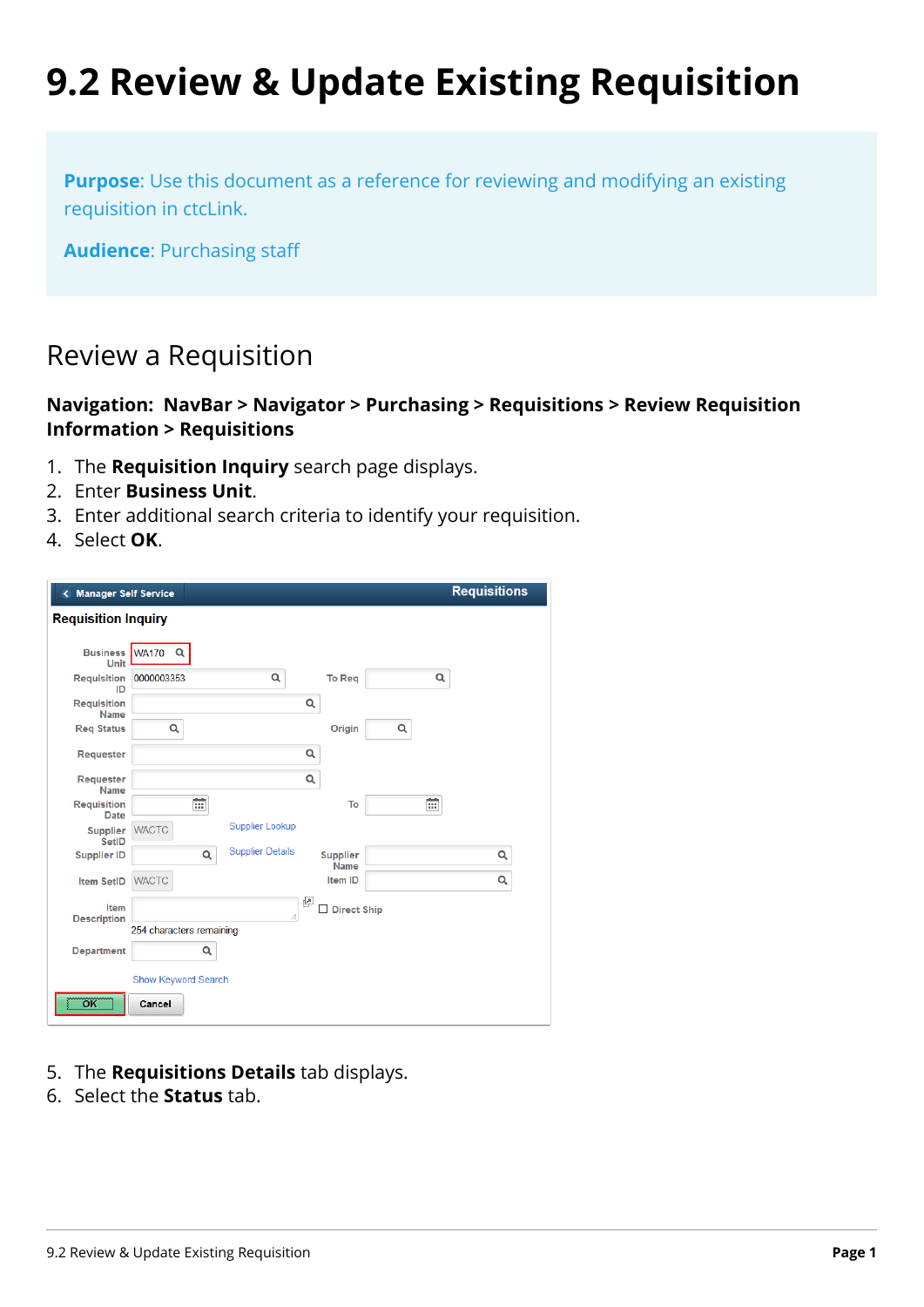| < Manager Self Service |                    |                                 |                                     |               |                 | <b>Requisitions</b> |      |  |  |  |  |  |  |  |
|------------------------|--------------------|---------------------------------|-------------------------------------|---------------|-----------------|---------------------|------|--|--|--|--|--|--|--|
| <b>Requisitions</b>    |                    |                                 |                                     |               |                 |                     |      |  |  |  |  |  |  |  |
| <b>Req Inquiry</b>     |                    |                                 |                                     |               |                 |                     |      |  |  |  |  |  |  |  |
| 羁<br>Q                 |                    |                                 |                                     |               | 4 <br>$\prec$   | $1-1$ of $1$        | $\,$ |  |  |  |  |  |  |  |
| <b>Details</b>         | Status<br>IIE      |                                 |                                     |               |                 |                     |      |  |  |  |  |  |  |  |
| <b>Unit</b>            | <b>Requisition</b> | <b>Requisition Name</b>         | <b>Requisition</b><br><b>Status</b> | Requester     | <b>Req Date</b> | <b>Total Amt</b>    |      |  |  |  |  |  |  |  |
| <b>WA170</b>           | 0000003353         | American 3B<br>Newport<br>Model | Approved                            | Lonnie Gibson | 03/09/2018      | 6,350.00 USD        |      |  |  |  |  |  |  |  |
| Search                 |                    |                                 |                                     |               |                 |                     |      |  |  |  |  |  |  |  |
| <b>Notify</b>          |                    |                                 |                                     |               |                 |                     |      |  |  |  |  |  |  |  |
|                        |                    |                                 |                                     |               |                 |                     |      |  |  |  |  |  |  |  |

7. The **Status** tab displays.

### 8. Select the **Requisition** ID.

| < Manager Self Service |             |                                 |                 |        |       | <b>Requisitions</b>                           |          |        |                   |                            |               | ♠                 | $\alpha$              |
|------------------------|-------------|---------------------------------|-----------------|--------|-------|-----------------------------------------------|----------|--------|-------------------|----------------------------|---------------|-------------------|-----------------------|
| <b>Requisitions</b>    |             |                                 |                 |        |       |                                               |          |        |                   |                            |               |                   | New Window   Help   F |
| <b>Req Inquiry</b>     |             |                                 |                 |        |       |                                               |          |        |                   |                            |               |                   |                       |
| æ<br>Q                 |             |                                 |                 |        |       |                                               |          |        |                   | 4                          | $\rightarrow$ | 1-1 of 1 $\sim$ 1 |                       |
| <b>Details</b>         | Status III  |                                 |                 |        |       |                                               |          |        |                   |                            |               |                   |                       |
| Unit                   | Requisition | <b>Requisition Name</b>         | Change<br>Order | On RFQ | On PO | <b>Direct Ship</b><br>from<br><b>Supplier</b> | Received | On MSR | <b>On Voucher</b> | Use<br>Procurement<br>Card |               |                   |                       |
| <b>WA170</b>           | 0000003353  | American 3B<br>Newport<br>Model | σ.              |        | Y     |                                               | Y        |        | Y                 |                            | $\boxtimes$   | $\boxtimes$       | $\odot$               |
| Search                 |             |                                 |                 |        |       |                                               |          |        |                   |                            |               |                   |                       |
| <b>Notify</b>          |             |                                 |                 |        |       |                                               |          |        |                   |                            |               |                   |                       |
|                        |             |                                 |                 |        |       |                                               |          |        |                   |                            |               |                   |                       |
|                        |             |                                 |                 |        |       |                                               |          |        |                   |                            |               |                   |                       |

- 9. The **Requisition Details** window displays.
- 10. Select the **More** tab.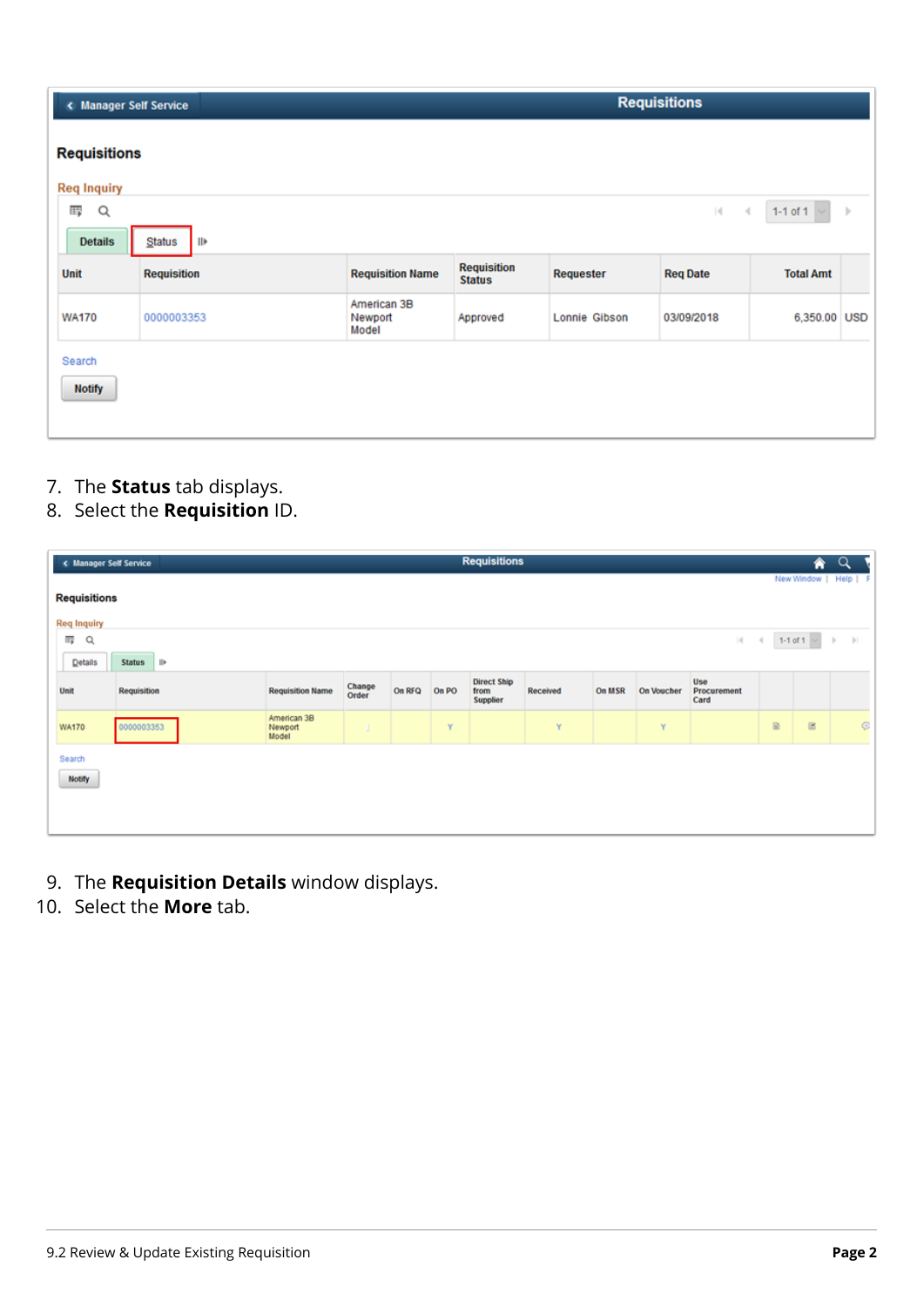|                            |                                   |                               |                                | <b>Requisition Details</b>             |                    |                    |                           |
|----------------------------|-----------------------------------|-------------------------------|--------------------------------|----------------------------------------|--------------------|--------------------|---------------------------|
|                            | <b>Business Unit</b><br>Requester | <b>WA170</b><br>Lonnie Gibson | Reg ID                         | 0000003353                             |                    |                    |                           |
|                            | <b>Requisition Date</b>           | 03/09/2018                    | <b>Merchandise Amount</b>      | 6,350.00                               | <b>USD</b>         |                    |                           |
|                            | <b>Req Status</b>                 | Approved                      | Pre-Encumbrance Balance        | 0.00                                   | <b>USD</b>         |                    |                           |
| <b>Requisition Details</b> |                                   |                               |                                |                                        |                    |                    |                           |
| 瞫<br>Q<br><b>Details</b>   | More                              | $\mathbb{I}$<br>Contract      |                                |                                        |                    |                    |                           |
| Line                       | <b>Status</b>                     | Item ID                       | <b>Description</b>             | Original<br><b>Substituted</b><br>Item | <b>Description</b> | <b>Supplier ID</b> | <b>Supplier</b>           |
|                            | 1 Approved                        |                               | Dual Sex Muscle Figure 45 part |                                        |                    | V000014165         | American 3B<br>Scientific |
| Return                     |                                   |                               |                                |                                        |                    |                    |                           |

- 11. The **More** tab displays.
- 12. Select the **Contract** tab.

|         |                             |                         |                                |                   | <b>Requisition Details</b> |                  |             |                |
|---------|-----------------------------|-------------------------|--------------------------------|-------------------|----------------------------|------------------|-------------|----------------|
|         | <b>Business Unit WA170</b>  | Requester Lonnie Gibson |                                | Req ID 0000003353 |                            |                  |             |                |
|         | Requisition Date 03/09/2018 |                         | <b>Merchandise Amount</b>      | 6,350.00          | <b>USD</b>                 |                  |             |                |
|         | Reg Status Approved         |                         | Pre-Encumbrance Balance        | 0.00              | <b>USD</b>                 |                  |             |                |
|         | <b>Requisition Details</b>  |                         |                                |                   |                            |                  |             |                |
| 砪<br>Q  |                             |                         |                                |                   |                            |                  |             |                |
| Details | More                        | Contract III            |                                |                   |                            |                  |             |                |
| Line    | <b>Status</b>               | Item ID                 | <b>Description</b>             |                   | <b>Buyer</b>               | Supplier Item ID | <b>GTIN</b> | <b>Supplie</b> |
|         | 1 Approved                  |                         | Dual Sex Muscle Figure 45 part |                   | 101005241                  |                  |             |                |
| Return  |                             |                         |                                |                   |                            |                  |             |                |

- 13. The **Contract** tab displays.
- 14. Select **Return**.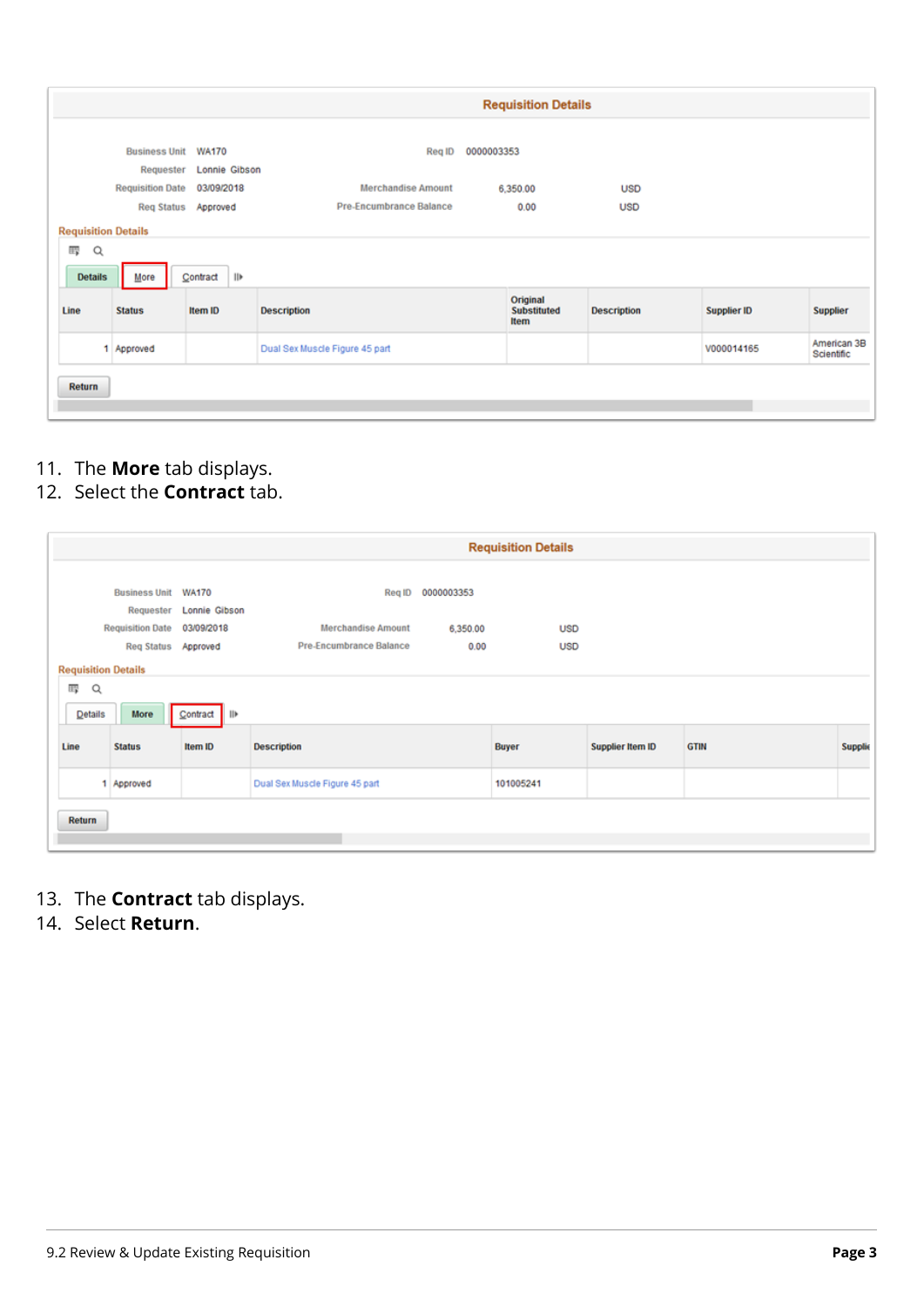|                            | <b>Requisition Details</b>       |                        |                                |            |       |                    |                            |                                 |  |  |  |  |
|----------------------------|----------------------------------|------------------------|--------------------------------|------------|-------|--------------------|----------------------------|---------------------------------|--|--|--|--|
|                            | Business Unit WA170<br>Requester | Lonnie Gibson          | Reg ID                         | 0000003353 |       |                    |                            |                                 |  |  |  |  |
|                            | <b>Requisition Date</b>          | 03/09/2018             | <b>Merchandise Amount</b>      | 6,350.00   |       | <b>USD</b>         |                            |                                 |  |  |  |  |
|                            |                                  | Req Status Approved    | Pre-Encumbrance Balance        |            | 0.00  | <b>USD</b>         |                            |                                 |  |  |  |  |
| <b>Requisition Details</b> |                                  |                        |                                |            |       |                    |                            |                                 |  |  |  |  |
| 冊<br>Q                     |                                  |                        |                                |            |       |                    |                            |                                 |  |  |  |  |
| Details                    | More                             | Contract<br><b>IIE</b> |                                |            |       |                    |                            |                                 |  |  |  |  |
| Line                       | <b>Status</b>                    | Item ID                | <b>Description</b>             |            | SetID | <b>Contract ID</b> | Contract<br><b>Version</b> | <b>Contract L</b><br><b>Nbr</b> |  |  |  |  |
|                            | Approved<br>٠                    |                        | Dual Sex Muscle Figure 45 part |            |       |                    |                            |                                 |  |  |  |  |
| Return                     |                                  |                        |                                |            |       |                    |                            |                                 |  |  |  |  |
|                            |                                  |                        |                                |            |       |                    |                            |                                 |  |  |  |  |

15. Section complete.

## Update a Requisition

#### **Navigation: NavBar > Navigator > Purchasing > Requisitions > Add/Update Requisitions**

- 1. The **Requisitions** search page displays. Select **Find an Existing Value. E**nter search criteria to find the requisition:
	- 1. If it didn't default, enter or select the business unit in the **Business Unit** field.
	- 2. Enter additional search criteria or enter the Requisition number in the **Requisition ID**  field.
	- 3. Select **Search**.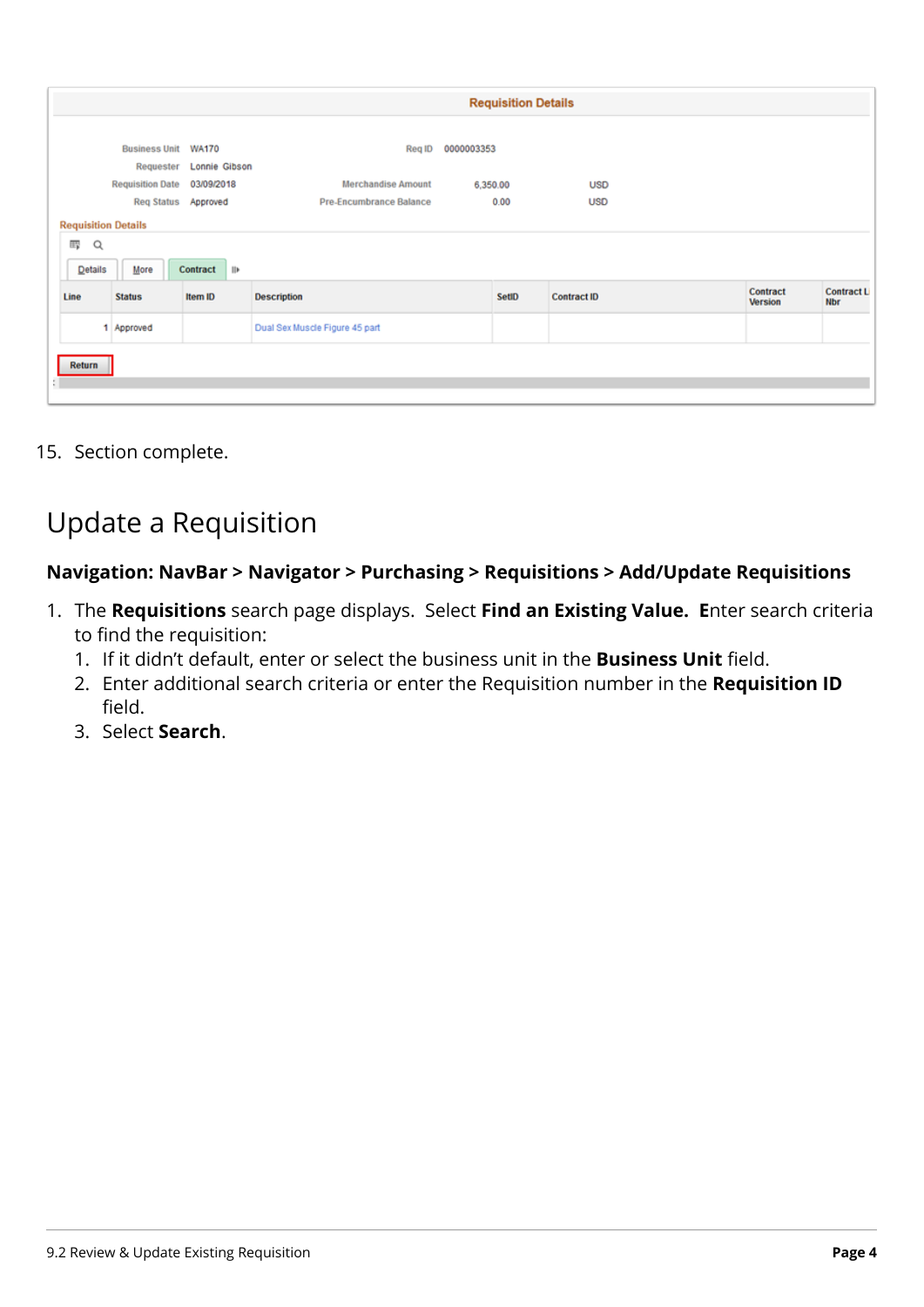| <b>Requisitions</b>                                           |   |  |  |  |  |  |  |  |  |
|---------------------------------------------------------------|---|--|--|--|--|--|--|--|--|
| Use the following search to look for an existing Requisition. |   |  |  |  |  |  |  |  |  |
| Find an Existing Value<br>Keyword Search<br>Add a New Value   |   |  |  |  |  |  |  |  |  |
| <b>Search Criteria</b>                                        |   |  |  |  |  |  |  |  |  |
|                                                               |   |  |  |  |  |  |  |  |  |
| <b>WA170</b><br>Business Unit $=$ $\sim$                      | O |  |  |  |  |  |  |  |  |
| Requisition ID   begins with $\sqrt{10000003353}$             |   |  |  |  |  |  |  |  |  |
| Requisition Name begins with<br>$\checkmark$                  |   |  |  |  |  |  |  |  |  |
| Requisition Status =<br>$\checkmark$                          |   |  |  |  |  |  |  |  |  |
| Origin begins with<br>$\checkmark$                            | Q |  |  |  |  |  |  |  |  |
| Requester begins with<br>$\checkmark$                         | Q |  |  |  |  |  |  |  |  |
| Requester Name begins with $\sim$                             | Q |  |  |  |  |  |  |  |  |
| <b>Hold From Further Processing</b>                           |   |  |  |  |  |  |  |  |  |
| <b>Case Sensitive</b>                                         |   |  |  |  |  |  |  |  |  |
|                                                               |   |  |  |  |  |  |  |  |  |
|                                                               |   |  |  |  |  |  |  |  |  |
| Basic Search & Save Search Criteria<br>Search<br>Clear        |   |  |  |  |  |  |  |  |  |
|                                                               |   |  |  |  |  |  |  |  |  |

- 2. The **Requisitions** page displays. You can access the **Change Order** button in the following ways:
	- 1. Select the **Create Header Change** triangle.
	- 2. Select the **Details** button next to the item number.
	- 3. Select the line **Status** tab.

A Note: If this triangle is not visible, it may be because your status is not approved.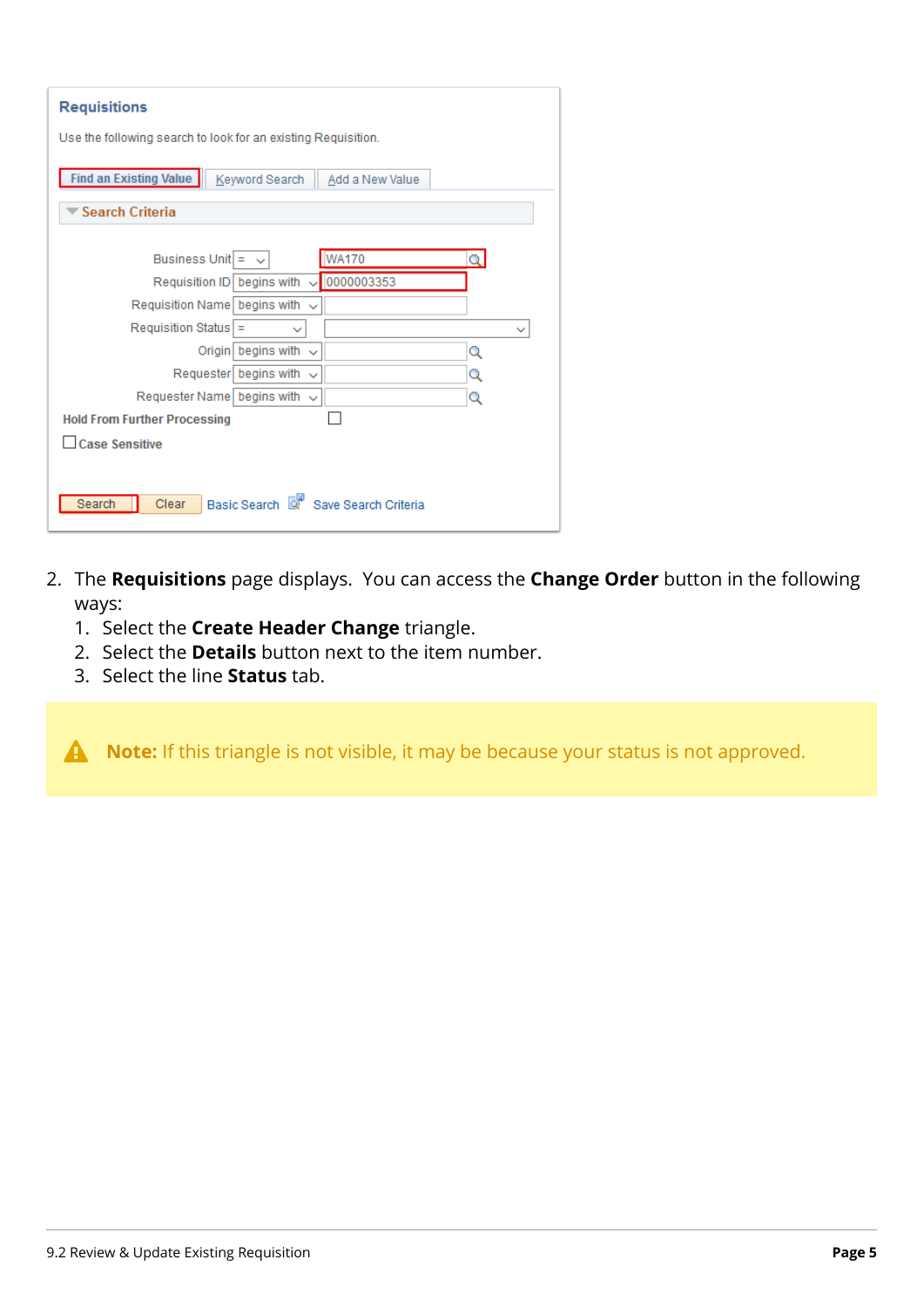| <b>Maintain Requisitions</b>                                           |                                                                                                                                                              |                                                                                                                                |                           |                                      |                     |                 |                                            |                                   |                   |            |   |                     |
|------------------------------------------------------------------------|--------------------------------------------------------------------------------------------------------------------------------------------------------------|--------------------------------------------------------------------------------------------------------------------------------|---------------------------|--------------------------------------|---------------------|-----------------|--------------------------------------------|-----------------------------------|-------------------|------------|---|---------------------|
| Requisition                                                            |                                                                                                                                                              |                                                                                                                                |                           |                                      |                     |                 |                                            |                                   |                   |            |   |                     |
| <b>Business Unit WA170</b>                                             | <b>Requisition ID 0000003353</b>                                                                                                                             |                                                                                                                                | <b>Track Batch 1</b>      |                                      |                     | Status Approved |                                            |                                   |                   |            |   |                     |
|                                                                        | <b>Requisition Name BPFG Test Req</b>                                                                                                                        |                                                                                                                                |                           |                                      |                     |                 | Hold From Further Processing               |                                   |                   |            |   |                     |
| $\Psi$ Header ?                                                        |                                                                                                                                                              |                                                                                                                                |                           |                                      |                     |                 |                                            |                                   |                   |            |   |                     |
| *Requisition Date 08/07/2018<br><b>Currency Code USD</b>               | *Requester 101000000<br>Origin ONL<br><b>Requisition Defaults</b><br><b>Requisition Activities</b><br><b>Document Status</b><br><b>Current Change Reason</b> | 101000000<br>E<br>Requester Info<br>$\alpha$<br>On Line Entry<br>Dollar<br><b>Edit Comments</b><br><b>Add Request Document</b> |                           | <b>Amount Summary</b> ?              | <b>Total Amount</b> |                 | 2,500.00                                   | <b>USD</b>                        |                   |            |   |                     |
| Add Items From (?)                                                     |                                                                                                                                                              |                                                                                                                                |                           | Select Lines To Display ?            |                     |                 |                                            |                                   |                   |            |   |                     |
|                                                                        | <b>Purchasing Kit</b><br>Item Search                                                                                                                         | Catalog<br><b>Requester Items</b>                                                                                              |                           | <b>Search for Lines</b><br>Q<br>Line | To                  | $\circ$         | Retrieve                                   |                                   |                   |            |   |                     |
| Line $(2)$                                                             |                                                                                                                                                              |                                                                                                                                |                           |                                      |                     |                 |                                            | Personalize   Find   View All   2 |                   |            |   | First 1 of 1 2 Last |
| <b>Details</b><br>Ship To/Due Date                                     | Status                                                                                                                                                       | Supplier Information                                                                                                           | Item Information          | Attributes                           | Contract            |                 | $\boxed{\Box}$<br><b>Sourcing Controls</b> |                                   |                   |            |   |                     |
| Item<br>Line                                                           |                                                                                                                                                              | <b>Description</b>                                                                                                             | Quantity                  |                                      | *UOM                | Category        | Price                                      | Merchandise<br><b>Amount</b>      | <b>Status</b>     |            |   |                     |
|                                                                        |                                                                                                                                                              | <b>Speaking Services</b>                                                                                                       | 5.0000                    |                                      | EA                  | 005             | 500.00000                                  |                                   | 2,500.00 Approved | $\odot$ of | 圈 | $+$                 |
| <b>View Printable Version</b><br>The Return to Search<br><b>同</b> Save | <b>FI</b> Notify                                                                                                                                             | <b>View Approvals</b><br><b>C</b> Refresh                                                                                      | <b>Delete Requisition</b> |                                      |                     | *Go to More     |                                            | $\backsim$                        |                   |            |   | <b>B</b> A          |

3. A confirmation message will display. Select **Yes** to acknowledge the message.

| Message                                                                                                                                                                      |
|------------------------------------------------------------------------------------------------------------------------------------------------------------------------------|
|                                                                                                                                                                              |
| This action will create a change order. Continue? (10200,27)                                                                                                                 |
| The action that you are taking will cause the system to create a change order. If you do not want to create a change order, then you cannot perform the action at this time. |
| No<br><b>Yes</b>                                                                                                                                                             |

- 4. The **Requisition** page displays. Use the **Details** section to change/update the requisition line item(s):
	- 1. As appropriate, update the item quantity in the **Quantity** field.
	- 2. As appropriate, update the item price in the **Price** field.
	- 3. Select **Save.**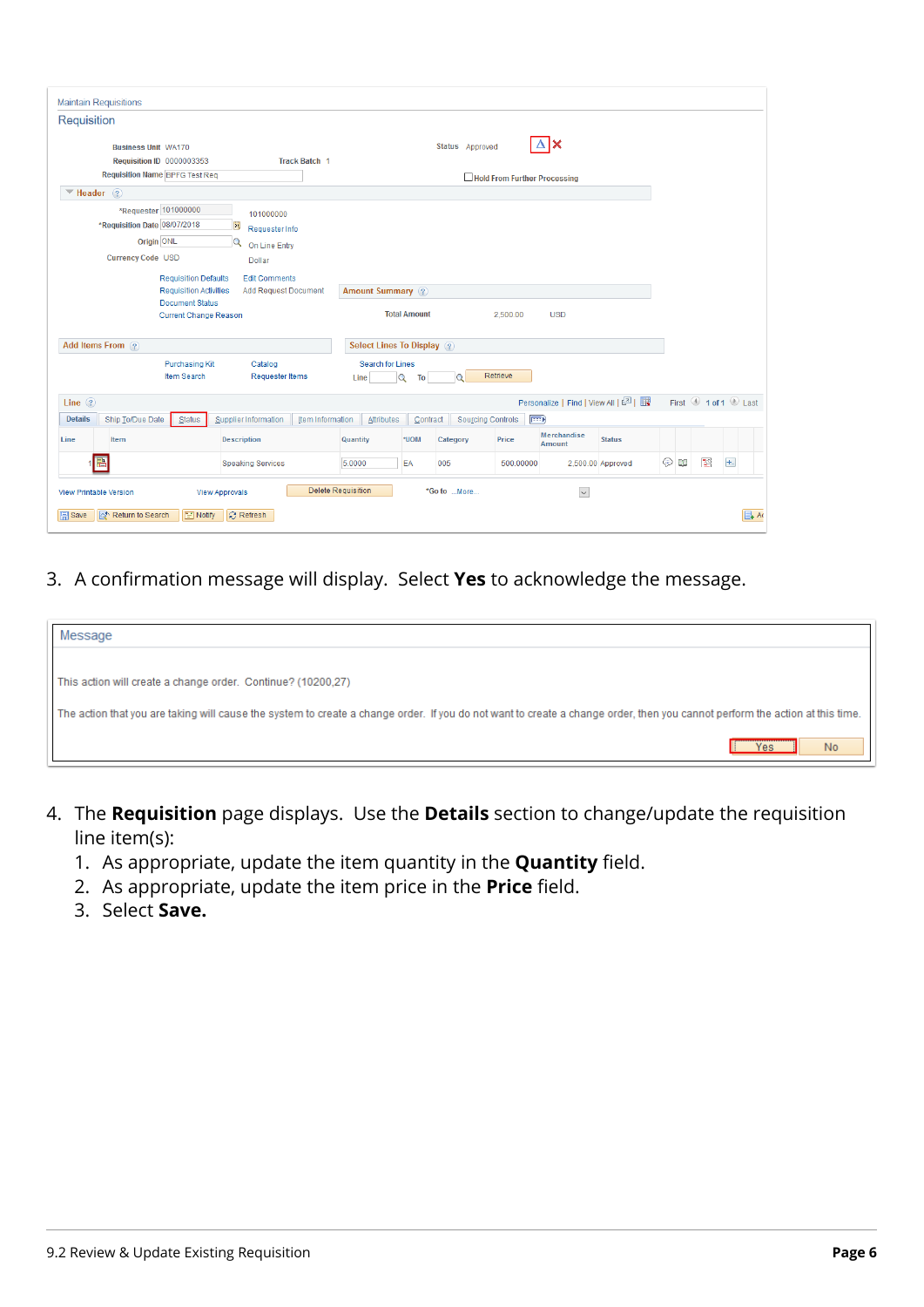| <b>Maintain Requisitions</b>                                                                                                                                   |                                                                                                                                          |                                      |                                              |                       |  |  |  |  |
|----------------------------------------------------------------------------------------------------------------------------------------------------------------|------------------------------------------------------------------------------------------------------------------------------------------|--------------------------------------|----------------------------------------------|-----------------------|--|--|--|--|
| Requisition                                                                                                                                                    |                                                                                                                                          |                                      |                                              |                       |  |  |  |  |
| <b>Business Unit WA170</b><br>Requisition ID 0000003353                                                                                                        | <b>Track Batch 1</b>                                                                                                                     | Status Approved                      | $\boldsymbol{\mathsf{x}}$                    |                       |  |  |  |  |
| <b>Requisition Name BPFG Test Req</b>                                                                                                                          |                                                                                                                                          |                                      | Hold From Further Processing                 |                       |  |  |  |  |
| $\blacktriangledown$ Header (?)                                                                                                                                |                                                                                                                                          |                                      |                                              |                       |  |  |  |  |
| *Requester 101000000<br>$\mathbf Q$<br>*Requisition Date 08/07/2018<br>$\overline{\mathbf{B}}$<br>Origin ONL<br>Q<br><b>Currency Code USD</b><br><b>Dollar</b> | 101000000<br>Requester Info<br>On Line Entry                                                                                             |                                      |                                              |                       |  |  |  |  |
| <b>Requisition Defaults</b>                                                                                                                                    | <b>Edit Comments</b>                                                                                                                     |                                      |                                              |                       |  |  |  |  |
| Document Status<br><b>Current Change Reason</b>                                                                                                                | <b>Requisition Activities</b><br><b>Add Request Document</b><br><b>Amount Summary</b> ?<br><b>Total Amount</b><br>4.000.00<br><b>USD</b> |                                      |                                              |                       |  |  |  |  |
| Add Items From (?)                                                                                                                                             |                                                                                                                                          | <b>Select Lines To Display (?)</b>   |                                              |                       |  |  |  |  |
| <b>Purchasing Kit</b><br>Item Search                                                                                                                           | Catalog<br><b>Search for Lines</b><br><b>Requester Items</b><br>Line                                                                     | $\circ$<br>Q<br>To                   | Retrieve                                     |                       |  |  |  |  |
| Line $(2)$                                                                                                                                                     |                                                                                                                                          |                                      | Personalize   Find   View All   2            | First 1 of 1 2 Last   |  |  |  |  |
| Ship To/Due Date<br>Status<br><b>Details</b><br>Supplier Information                                                                                           | Item Information<br>Attributes                                                                                                           | <b>Sourcing Controls</b><br>Contract | $\boxed{=}$                                  |                       |  |  |  |  |
| Item<br><b>Description</b><br>Line                                                                                                                             | Quantity                                                                                                                                 | *UOM<br>Category                     | <b>Merchandise</b><br>Price<br><b>Amount</b> | <b>Status</b>         |  |  |  |  |
| 1 晶<br><b>Speaking Services</b>                                                                                                                                | 8.0000                                                                                                                                   | 005<br>EA<br>$\alpha$                | 500.00000<br>4,000.00 Approved               | 图<br>$+$<br>$\odot$ 0 |  |  |  |  |
| <b>View Printable Version</b><br><b>View Approvals</b>                                                                                                         | <b>Delete Requisition</b>                                                                                                                | *Go to More                          | $\check{~}$                                  |                       |  |  |  |  |
| <b>日</b> Save<br>The Return to Search<br>$\boxed{=}$ Notify<br><b>C</b> Refresh                                                                                |                                                                                                                                          |                                      |                                              | $\mathbb{R}$ A        |  |  |  |  |

- 5. The **Reason Code Page** displays. Use it to enter your reason for modifying the requisition. Completion is mandatory.
	- 1. If it didn't default, enter or select the reason in the **Reason Code** field. Doing so will populate the **Comment** field.
	- 2. Select **OK**.

|       | Reason Code Page                                                           | $\times$ |
|-------|----------------------------------------------------------------------------|----------|
|       |                                                                            | Help     |
|       | Enter a reason code and comment for making changes that are being tracked. | ١d       |
| ikin  | Reason Code QUANTITY                                                       |          |
|       | ÞØ<br>Comment vendor has changed quantity<br>minumum                       | łя       |
|       |                                                                            | tus      |
| r.    | a.                                                                         | мe       |
|       | $\Box$ Use Same Reason Code                                                |          |
| otify | OK                                                                         |          |
|       |                                                                            |          |